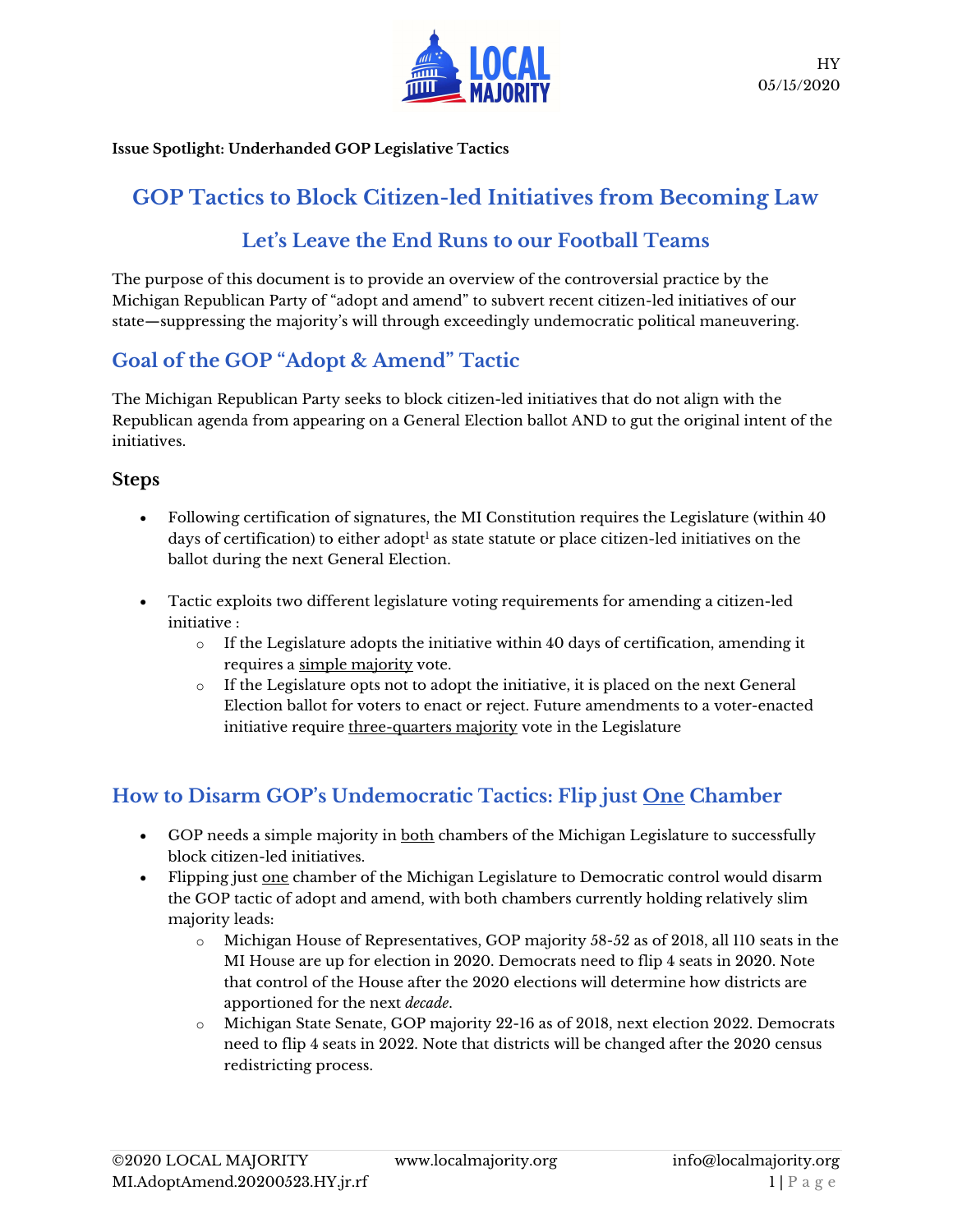

### Adopt & Amend Process

Citizen-led Ballot Initiative signatures collected and submitted to the MI Board of Canvassers for certification

MI Constitution requires Legislature to act within 40 days of ballot certification

Τ

TWO OPTIONS:

Option 1:

Initiative is placed on the next General Election ballot

MI voters *enact* (becomes a state statute) or reject initiative on ballot

 $\overline{I}$ 

Amending state statute in the future requires 3/4 majority vote of Legislature

Option 2:

ONS:<br>
Option 2:<br>
Legislature adopts citizen-led inititative,<br>
(becomes a state statute), preventing it<br>
from being placed on ballot (becomes a state statute), preventing it from being placed on ballot

 $\mathbf{I}$  and  $\mathbf{I}$ 

With a simple majority vote, Legislature amends state statute, potentially gutting it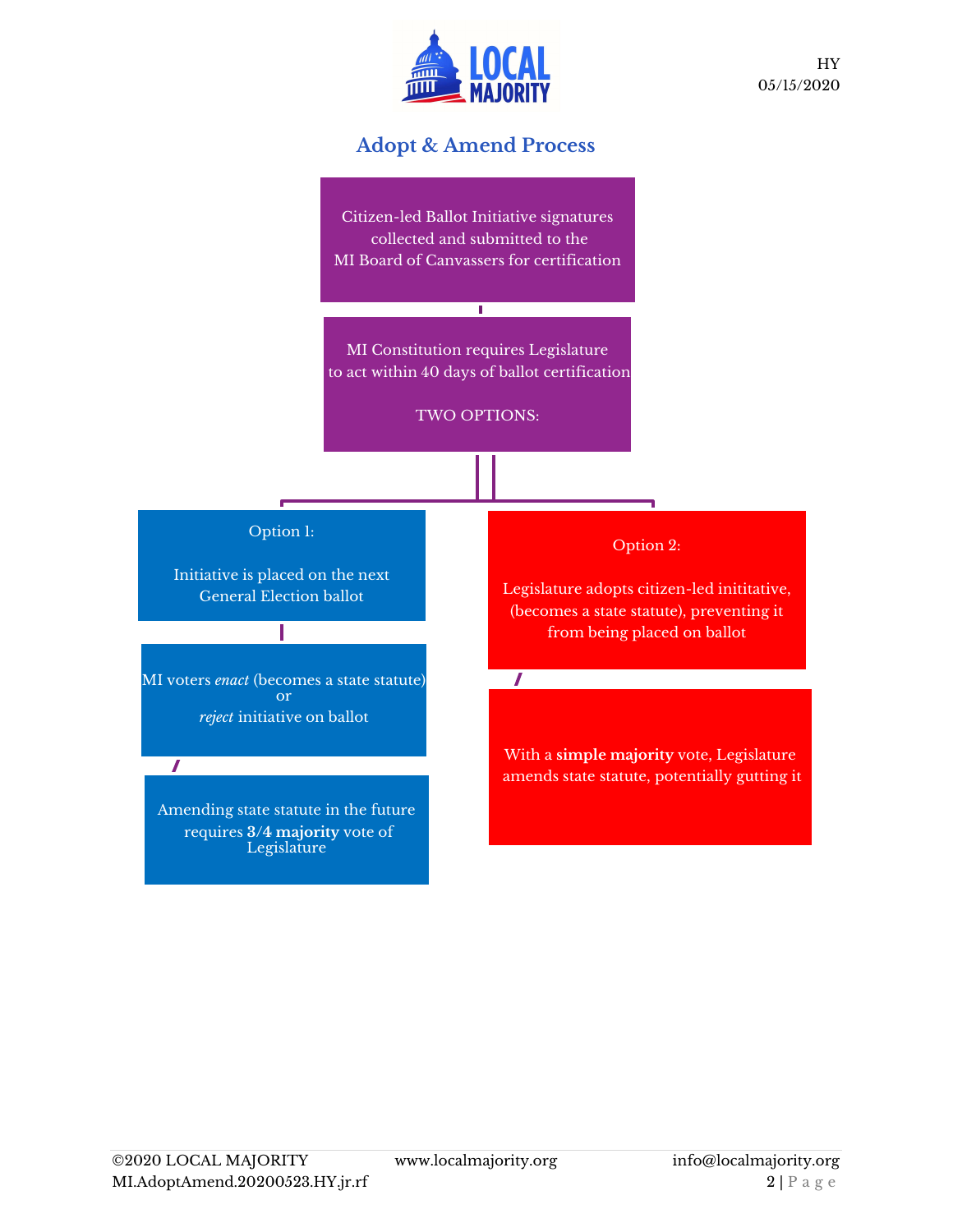

# GOP Adopt and Amend Tactic: Minimum Wage

## End Run: How the GOP Gutted the Workforce Opportunity Wage Act

Workforce Opportunity Wage Act<sup>2</sup> proposed by One Fair Wage, citizen-led initiative was not supported by the GOP, MI Chamber of Commerce, or MI Restaurant Association

- August 24-27, 2018 Workforce Opportunity Wage Act, a citizen-led ballot initiative, signatures are approved by MI Board of Canvassers, sent to MI Legislature for adoption or rejection within 40 days as required by the MI Constitution.
- September 5, 2018 MI Legislature adopts Workforce Opportunity Wage Act. This is counterintuitive given that the GOP does not support minimum wage increases. The adopted initiative raises minimum wage to \$12/hr on January 1, 2022. By adopting the citizen-led initiative, it is successfully blocked from appearing on the next general election ballot 2018.
- December 14, 2018 MI Legislature amends the Workforce Opportunity Act now called Improved Workforce Opportunity Act 337. The state statute is gutted to align with GOP agenda. The minimum wage is no longer increased to \$12/hr in 2022; instead, the increase is delayed 8 years and nominally raised to \$12.05 in 2030. Gov. Snyder signs it in the last weeks of the 2018 Lame Duck Session.
- **July 17, 2019** Michigan Supreme Court hears oral arguments regarding constitutionality of adopting and amending citizen-led initiatives in the same two-year legislative term<sup>3</sup> .
- December 18, 2019 Michigan Supreme Court in a 4/3 vote decides not to rule on adopt and amend tactic<sup>4</sup> .
- March 19, 2019 Improved Workforce Opportunity Act (amended) goes into effect. GOP has successfully blocked the citizen-led initiative from the 2018 ballot. GOP guts the law, significantly lowers effective minimum wage, and removes tipped employee improvements.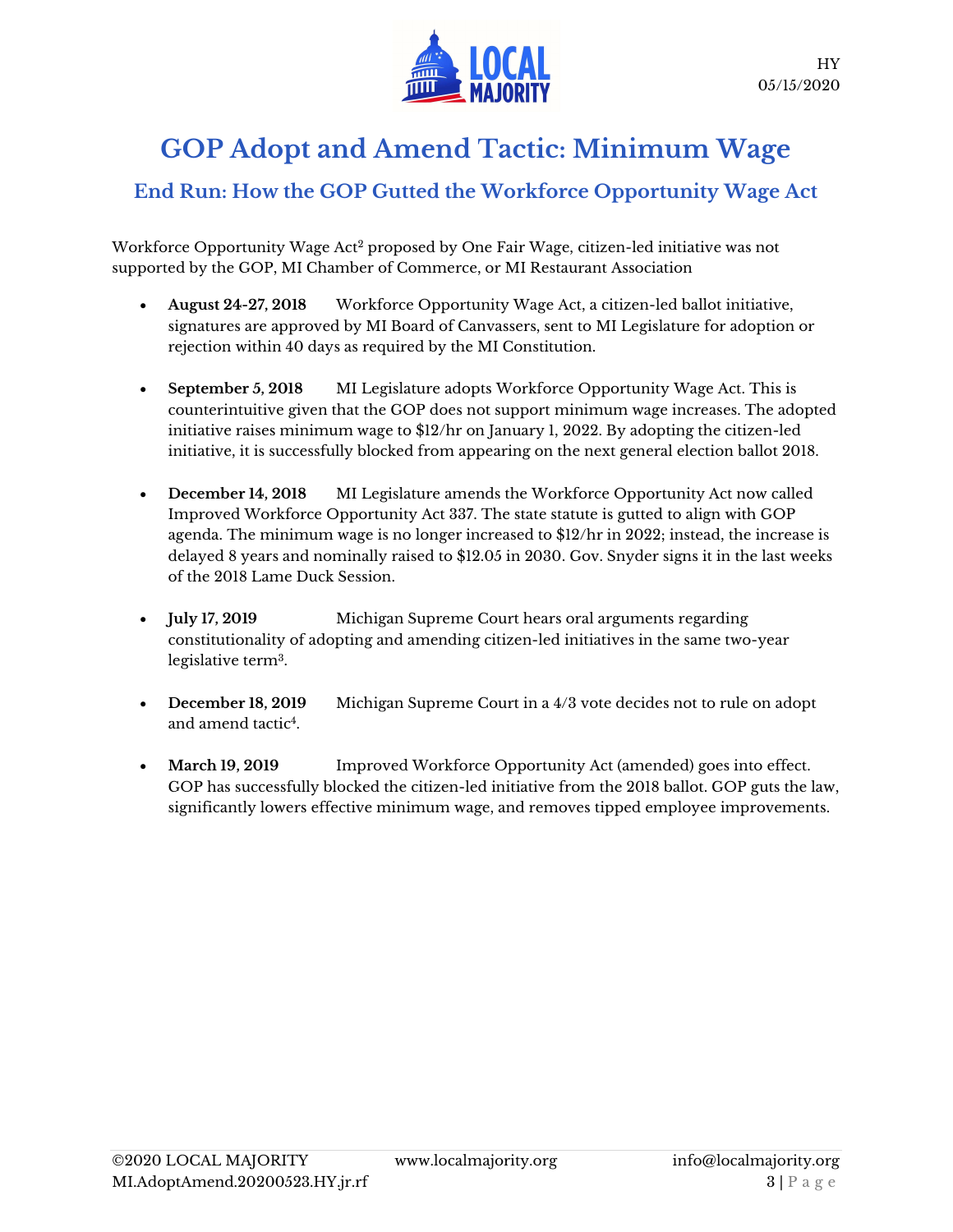

#### What has "improved" about the Improved Workforce Opportunity Act? Comparison of Workforce Opportunity Act as adopted September 5, 2018 and as amended in December 13, 2018

| <b>Workforce Opportunity Act,</b>                                                                                                                                                                                                                                                                                         | <b>Improved Workforce Opportunity Act<sup>5</sup></b> ,                                                                                                                                                                                                                                                                           |
|---------------------------------------------------------------------------------------------------------------------------------------------------------------------------------------------------------------------------------------------------------------------------------------------------------------------------|-----------------------------------------------------------------------------------------------------------------------------------------------------------------------------------------------------------------------------------------------------------------------------------------------------------------------------------|
| adopted Sept 5, 2018                                                                                                                                                                                                                                                                                                      | as amended Dec 13, 2018                                                                                                                                                                                                                                                                                                           |
| <b>Regular Minimum Wage Rates:</b><br>January 1, 2019 - \$10.00<br>January 1, 2020 - \$10.65<br>January 1, 2021 - \$11.35<br>January 1, 2022 - \$12.00<br>Increases annually thereafter based on<br>Consumer Price Index (CPI).<br>Increases were to be put on hold in any year in<br>which the unemployment rate for the | <b>Regular Minimum Wage Rates:</b><br>January 1, 2019 - \$9.45<br>January 1, 2020 - \$9.65<br>January 1, 2021 - \$9.87<br>January 1, 2022 - \$10.10<br>January 1, 2023 - \$10.33<br>January 1, 2024 - \$10.56<br>January 1, 2025 - \$10.80<br>January 1, 2026 - \$11.04<br>January 1, 2027 - \$11.29<br>January 1, 2028 - \$11.54 |
| preceding year is 8.5 % or greater.                                                                                                                                                                                                                                                                                       | January 1, 2029 - \$11.79                                                                                                                                                                                                                                                                                                         |
|                                                                                                                                                                                                                                                                                                                           | January 1, 2030 - \$12.05                                                                                                                                                                                                                                                                                                         |
|                                                                                                                                                                                                                                                                                                                           | Increases are to be put on hold in any year in<br>which the unemployment rate for the<br>preceding year is 8.5 % or greater.                                                                                                                                                                                                      |
|                                                                                                                                                                                                                                                                                                                           | No increases by indexing or other measures<br>are set for after 2030.                                                                                                                                                                                                                                                             |
| <b>Tipped Minimum Wage Rates:</b><br>January 1, 2019 - 48% of min. wage<br>January 1, 2020 – $60\%$ of min. wage<br>January 1, $2021 - 70\%$ of min. wage<br>January 1, 2022 – $80\%$ of min. wage<br>January 1, 2023 - 90% of min. wage<br>January 1, 2024 - 100% of min. wage                                           | <b>Tipped Minimum Wage Rates:</b><br>The tipped minimum wage is equal to 38% of<br>the applicable minimum wage listed above (i.e.,<br>capped at \$4.58 per hour).                                                                                                                                                                 |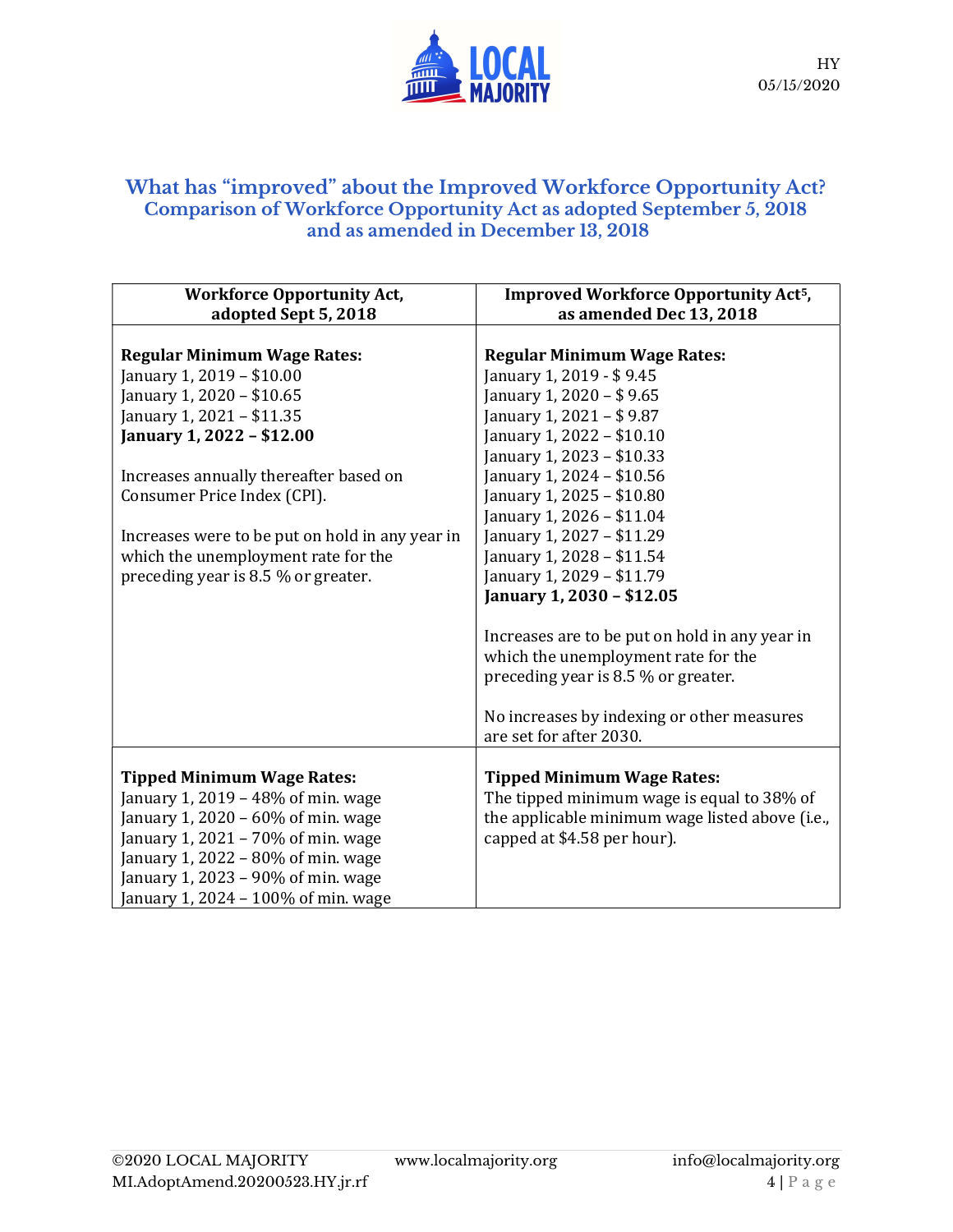

# GOP Adopt and Amend Tactic: Paid Leave

## End Run: How the GOP Gutted the Earned Sick Time Act

The Earned Sick Time Act (ESTA), proposed by MI Time to Care, qualified as a citizen-led ballot initiative.

- **July 27, 2018** Earned Sick Time Act, a citizen-led ballot initiative, signatures are approved by MI Board of Canvassers, sent to MI Legislature for adopt or reject within 40 days as required by the MI Constitution.
- September 5, 2018 MI Legislature adopts Earned Sick Time Act. This is counterintuitive given that the GOP does not support extending paid sick leave. By adopting the citizen-led initiative, it is successfully blocked from appearing on the November 2018 ballot.
- December 14, 2018 MI Legislature amends and renames the Earned Sick Time Act to the Paid Medical Leave Act (PMLA). The state statute is then gutted to align with the GOP agenda. Gov. Snyder signs it in the last weeks of the 2018 Lame Duck Session.
- July 17, 2019 Michigan Supreme Court hears oral arguments regarding constitutionality of adopting and amending citizen-led initiatives within the same two-year legislative term<sup>6</sup>.
- December 18, 2019 Michigan Supreme Court in a 4/3 vote decides not to rule on adopt and amend tactic utilized by the GOP<sup>7</sup> .
- March 29, 2019 Paid Medical Leave Act $^8$  (amended ESTA) goes into effect. GOP successfully blocks intent of the citizen-led initiative from November 2018 ballot by gutting scope of the law, exempting numerous job classifications, exempting employers of up to 50 people.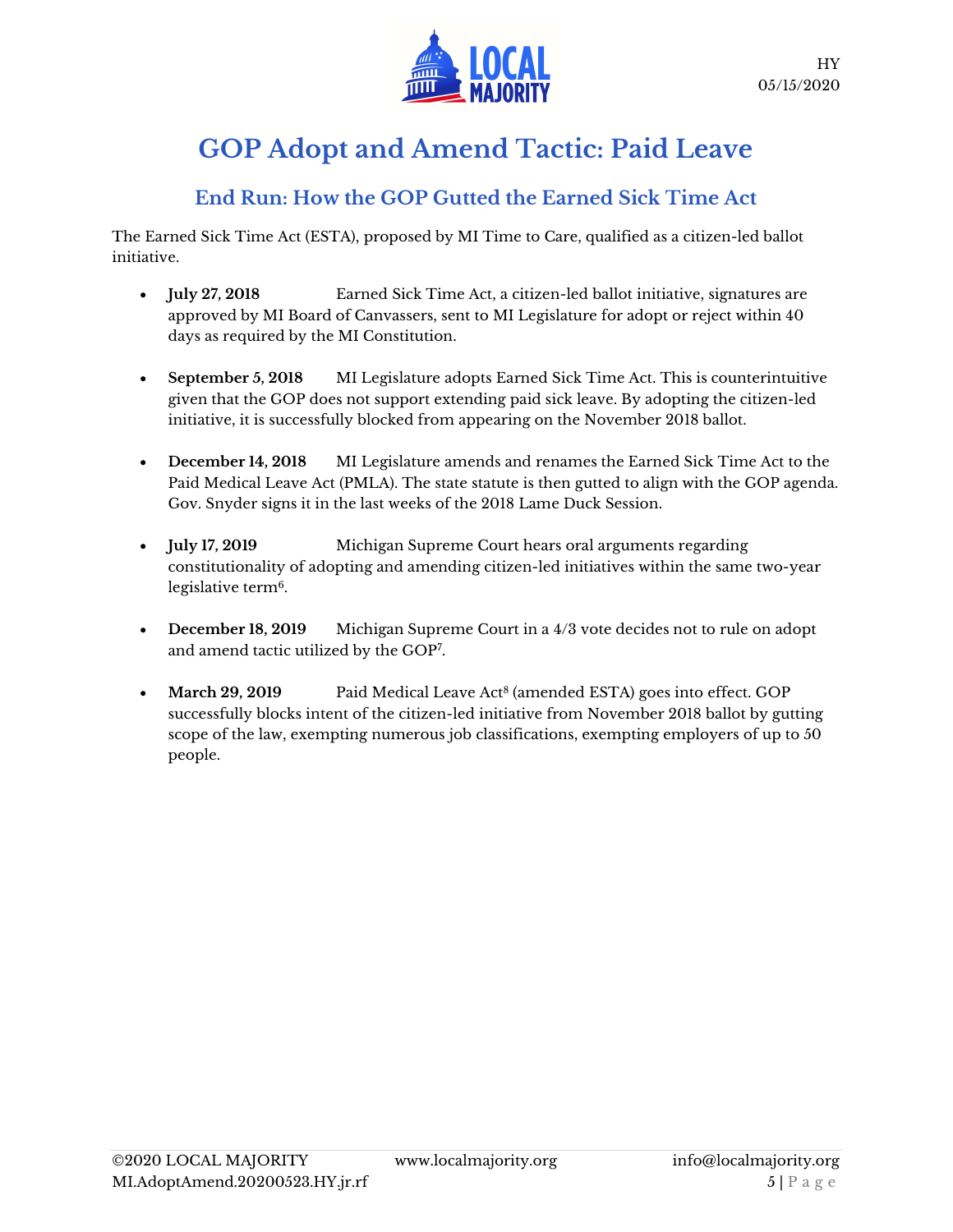

### Comparison of Earned Sick Time Act (ESTA) as adopted September 5, 2018 and as amended in December 14, 2018

| <b>Earned Sick Time Act</b><br>adopted September 5, 2018                                                                                               | Paid Medical Leave Act <sup>9</sup><br>as amended December 14, 2018                                                                                                                                                           |
|--------------------------------------------------------------------------------------------------------------------------------------------------------|-------------------------------------------------------------------------------------------------------------------------------------------------------------------------------------------------------------------------------|
| Accrual rate: one hour for every 30 hours<br>worked                                                                                                    | Accrual rate: one hour for every 35 hours<br>worked                                                                                                                                                                           |
| Scope of Coverage :                                                                                                                                    | Scope of Coverage :                                                                                                                                                                                                           |
| All private employers                                                                                                                                  | Those businesses with 50 or more employees                                                                                                                                                                                    |
| Businesses with 10 or fewer employees capped<br>accrual at 40 hours/year<br>Businesses with more than 10 employees,<br>capped accrual at 72 hours/year | Coverage exemptions :<br>Executives, administrative, outside sales, work<br>largely performed outside of MI, individuals<br>covered by a collective bargaining agreement<br>and various transportation industry<br>employees. |
|                                                                                                                                                        | Businesses capped accrual at 40 hours/year                                                                                                                                                                                    |